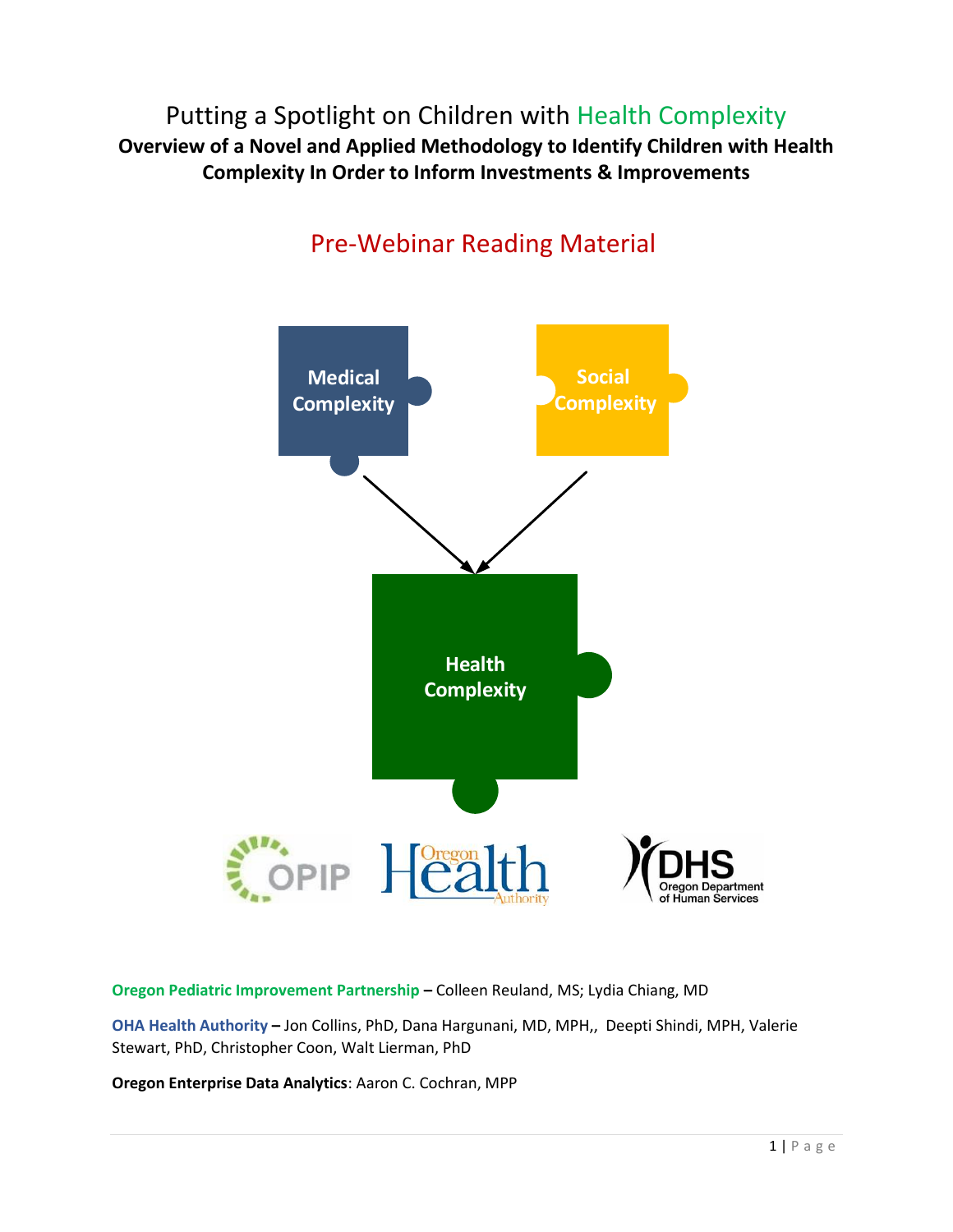## **Purpose of this Summary:**

On April 2<sup>nd</sup> from 11-12 PST, 2-3 EST the Oregon Pediatric Improvement Partnership and Oregon Health Authority will lead a webinar to share on efforts to develop and operationalize a standardized way, using system-level data, to identify publicly insured children in Oregon with health complexity. **Health complexity** is a concept that takes into account both the child's **medical** and **social** complexity. Presenters will describe how this data is being used by the Oregon Health Authority, including how the data was shared with Oregon's [Coordinated Care Organizations \(CCOs\),](https://www.oregon.gov/oha/hsd/ohp/pages/coordinated-care-organizations.aspx) in order to guide improvements and investments that build health and resilience in children. CCOs are regional networks of all types of healthcare providers (physical health, addictions and mental health, and dental care) who work together to serve Oregon Health Plan (Medicaid) members and who operate on an annual global budget. This summary is intended to be read by participants of the April 2<sup>nd</sup> webinar **beforehand** so that background and context on Oregon's efforts is provided and a component of the webinar can be devoted to questions from the audience.

## **Introduction/ Background:**

The [Oregon Pediatric Improvement Partnership \(OPIP\)](http://www.oregon-pip.org/) is a statewide organization focused on improving the health of children and youth in Oregon. OPIP received a grant from the Lucile Packard Foundation for Children's Health titled **"System-Level Approaches to Identify Children with Health Complexity and Develop Models for Complex Care Management."** This grant supported OPIP to work in partnership with the Oregon Health Authority (OHA) to develop and operationalize novel methods for using statelevel medical and social complexity data in order to identify children with health complexity. Secondly, models were identified for how OHA could then share population and child-level data about health complexity to key stakeholders and the CCOs. Throughout the process, public and private stakeholders – including parents of children with health complexity – were engaged to provide input and guidance on the methodologies and data sharing proposed.

## **Overview of Definitions, Data Sources and Methodologies:**

Overall, our goal was to develop and operationalize standardized way, using system-level data, to identify publicly insured children in Oregon with **health complexity**, a concept that takes into account both the child's **medical** and **social complexity.**

**Medical Complexity** **Medical Complexity:** Medical complexity was operationalized through the use of the **[Pediatric Medical Complexity Algorithm \(PMCA\)](https://www.seattlechildrens.org/research/centers-programs/child-health-behavior-and-development/labs/mangione-smith-lab/measurement-tools/)**. The Pediatric and the two or the **<u>Fourth Houston Completing High Hillship (1982)</u>** (1983) Medical Complexity Algorithm (PMCA) is based on claims and diagnosis information. OHA examined Medicaid claims data for publicly insured children **Complexity** over a three-year period. Based on these claims and using the PMCA algorithm, children were grouped into one of three categories: 1) Complex with chronic conditions; 2) Non-Complex, with chronic conditions; or 3) Healthy.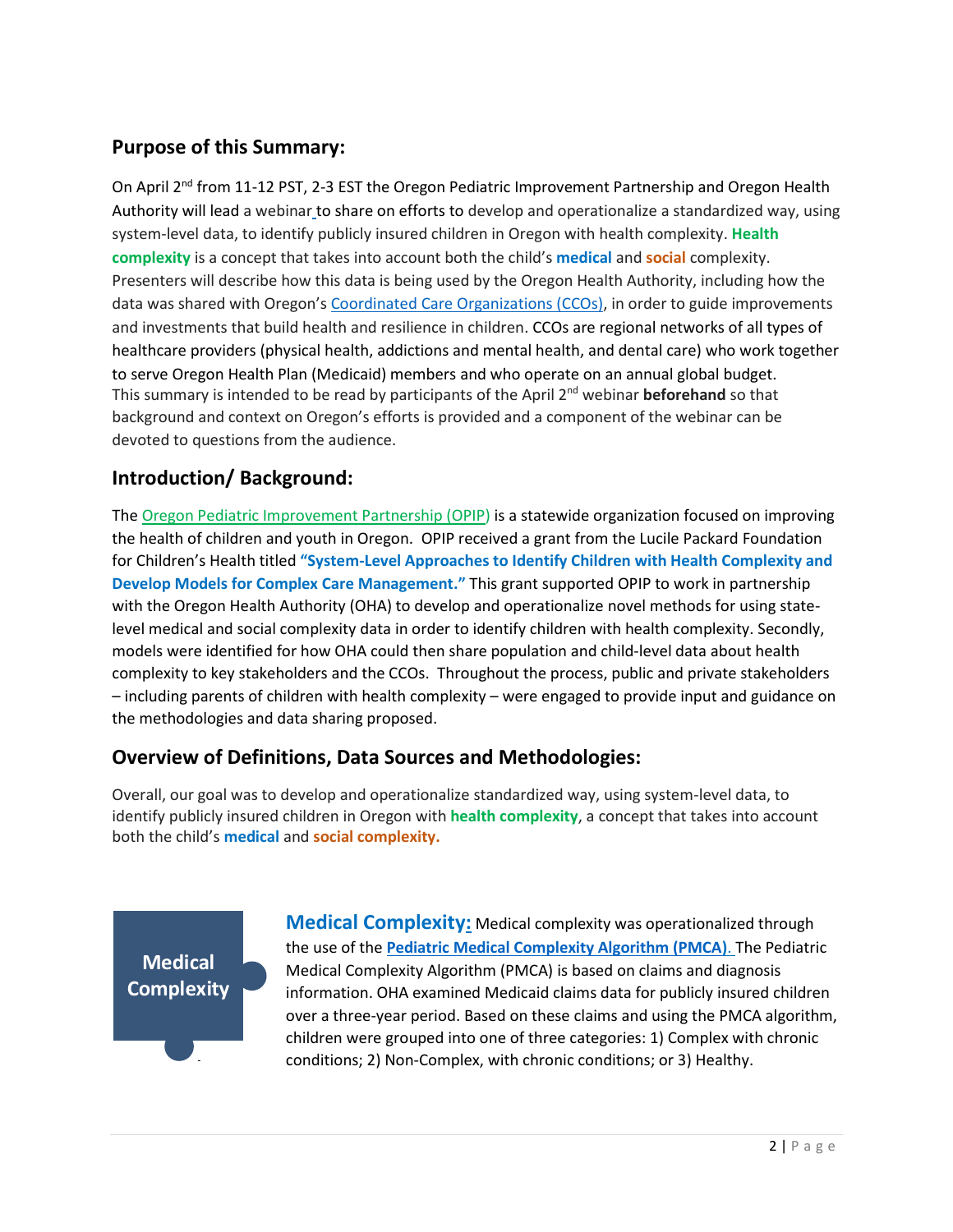# **Social Complexity**

**Social Complexity:** Efforts were anchored to the definition of social complexity defined by The [Center of Excellence on Quality of Care Measures](http://pediatrics.aappublications.org/content/138/3/e20153787)  [for Children with Complex Needs \(COE4CCN\)](http://pediatrics.aappublications.org/content/138/3/e20153787) as *"A set of co-occurring individual, family or community characteristics that can have a direct impact on health outcomes or an indirect impact by affecting a child's access to care and/or a family's ability to engage in recommended medical and mental health* 

*treatments."* The **COE4CCN identified 18 factors** that either in past literature or through their own studies were correlated with worse health outcomes or higher health care costs.

Anchored to those factors, OPIP and OHA then examined specific indicators that existed or could be collected in Oregon's **Medicaid or [Integrated Client Services \(ICS\)](https://www.oregon.gov/DHS/BUSINESS-SERVICES/OFRA/Pages/ICS.aspx)** data. Twelve different social indicators, described in Figure 1, were identified as feasible to be collected for each publicly insured child, either based on services the child received (Child Factor) or based on services that one or both parents of the child received (Family Factor) during the course of the child's lifetime or the prenatal period. A **summary count** of the number of social complexity indicators was then created. Secondly, a three-part social complexity categorical variable (3 or more, 1-2, or 0 risk factors) was then created. **Health**

| <b>INDICATOR (Source, Descriptive Information)</b>                                                                                                                                                                                        | <b>CHILD FACTOR</b> | <b>FAMILY</b><br><b>FACTOR</b> | <b>TOTAL</b> |
|-------------------------------------------------------------------------------------------------------------------------------------------------------------------------------------------------------------------------------------------|---------------------|--------------------------------|--------------|
| <b>POVERTY - CHILD *- For Child - Access of Temporary Assistance for Needy</b><br>Family [TANF}, Below 37% Federal Poverty Level (ICS Data available 2000-2017)                                                                           | X                   |                                | x            |
| <b>POVERTY - PARENT *- Parent Access of TANF(ICS Data available 2000-2017)</b>                                                                                                                                                            |                     | X                              | X            |
| FOSTER CARE* - Child receiving foster care services (ICS, Child interacted with<br>Foster Care System. Data available 2000-2017)                                                                                                          | X                   |                                | x            |
| <b>PARENT DEATH*</b> - Death of parent/primary caregiver in OR<br>(ICS-Death Certificate in Oregon, Data available 1989-2017)                                                                                                             |                     | X                              | x            |
| <b>PARENTAL INCARCERATION*</b> – Parent incarcerated or supervised by the Dept.<br>of Corrections in Oregon (ICS-Department of Corrections for state felony<br>charges, not including county/municipal charges. Data available 2000-2017) |                     | X                              | x            |
| <b>MENTAL HEALTH: CHILD*</b> - Received mental health services through DHS/OHA<br>(ICS- NMH Caseloads. Data available 2000-2017)                                                                                                          | $\mathbf{x}$        |                                | X            |
| <b>MENTAL HEALTH PARENT<sup>*</sup>- Received mental health services through</b><br>DHS/OHA (ICS- NMH Caseloads. Data available 2000-2017)                                                                                                |                     | X                              | x            |
| <b>SUBSTANCE ABUSE-CHILD*-</b> Substance abuse treatment through DHS/OHA<br>(ICS-AD Caseloads. Data available 2000-2014)                                                                                                                  | $\mathbf{x}$        |                                | X            |
| <b>SUBSTANCE ABUSE-PARENT*:</b> Parent - Substance abuse treatment through<br>DHS/OHA (ICS-AD Caseloads. Data available 2000-2014)                                                                                                        |                     | X                              | x            |
| <b>CHILD ABUSE AND NEGLECT - ICD-9, ICD-10 dx codes related used by provider</b><br>(OHA Medicaid Claims Data, 6/2014-06/2017)                                                                                                            | $\mathbf{x}$        |                                | x            |
| LIMITED ENGLISH PROFICIENCY: Language other than English listed in the<br>primary language field (OHA Medicaid Enrollment, Most current data for child)                                                                                   |                     | x                              | x            |
| <b>PARENT DISABILITY:</b> OHA eligibility due to parent disability (OHA Medicaid<br>Enrollment, Most current data for child)                                                                                                              |                     | X                              | x            |
| <b>TOTAL NUMBER OF INDIVIDUAL FLAGS</b>                                                                                                                                                                                                   | 5                   | 7                              | 12           |

#### **FIGURE 1: SOCIAL COMPLEXITY INDICATORS Complexity**

\* Look back period includes pre-natal period through the lifetime of the child, unless an exception is noted due to availability of data.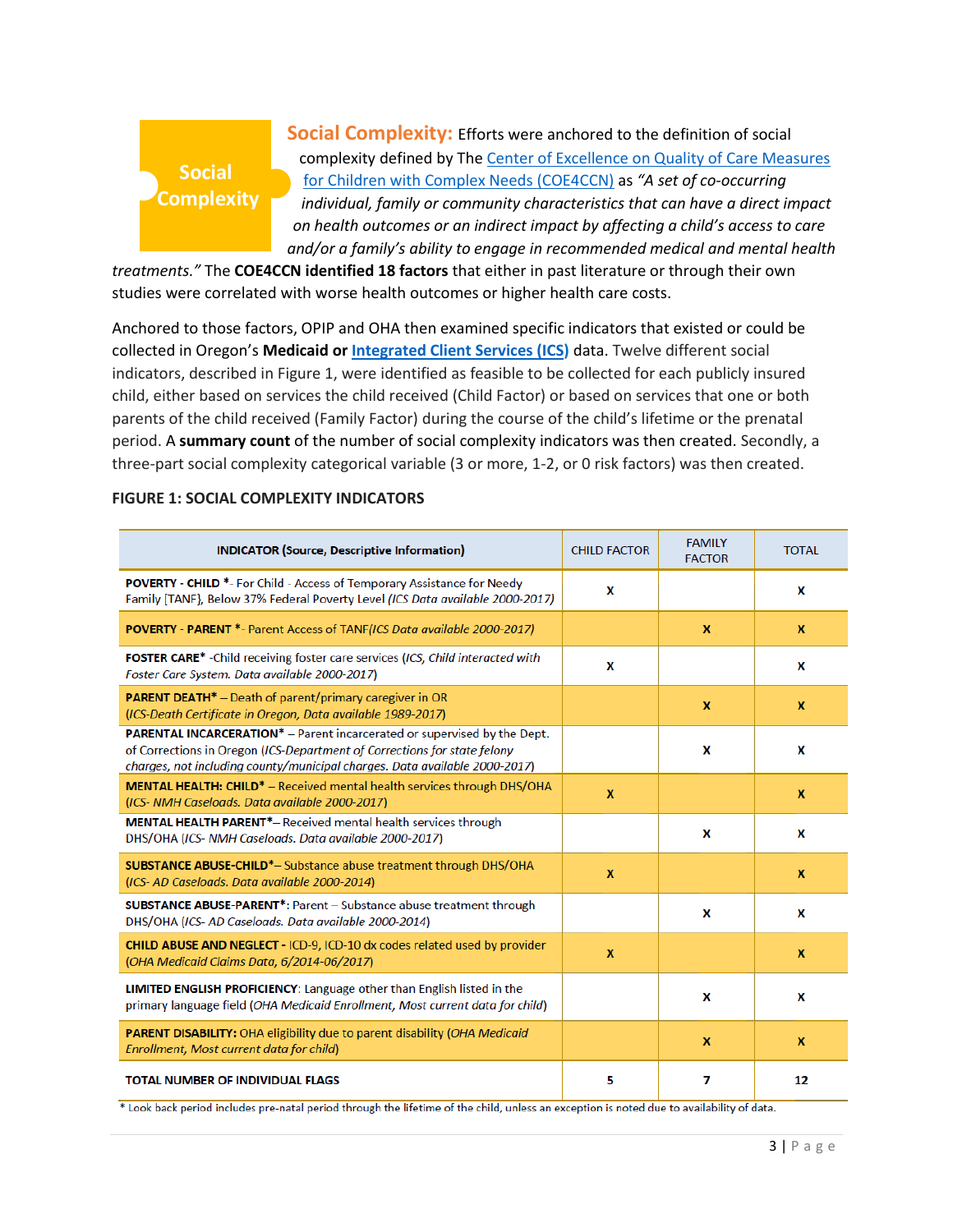**Health Complexity** **Health Complexity:** The indicators of **medical and social complexity** were then combined, at a child-level, to ascertain **overall health complexity**.The specific medical complexity identified by the PMCA (complex, chronic; non-complex chronic) AND their level of social complexity (number of factors identified, if 3 or more social indicators were identified) were considered. OPIP led the development, in partnership with OHA and with significant input from various stakeholders, of the nine-part **Health Complexity Categorical Variable** shown in **Figure 2.** The top row (#1-3) represents children with complex, chronic condition by the varying levels of social complexity indicators identified (3+, 1-2 or none, as represented by system-level data). The middle row (#4-6) represents children with non-complex, chronic conditions by varying levels of social factors, and the bottom row (# 7-9) represents children who appear to be healthy based on the PMCA but have varying levels of social complexity, with #9 representing children with no medical and no social complexity based on system-level data (#9).

## **FIGURE 2: HEALTH COMPLEXITY CATEGORICAL VARIABLE**

| <b>MEDICAL</b>                                                                                    | <b>SOCIAL COMPLEXITY</b>                                                                     |    |                                                                                 |  |
|---------------------------------------------------------------------------------------------------|----------------------------------------------------------------------------------------------|----|---------------------------------------------------------------------------------|--|
| <b>COMPLEXITY</b><br>(3 Categories)                                                               | 3 or More<br>1-2 Indicators<br><b>Indicators</b>                                             |    | None in System-<br><b>Level Data</b>                                            |  |
| <b>HIGH Medical</b><br><b>Complexity</b><br>(Chronic, Complex<br>$PMCA=1$                         | #1<br>(Chronic, Complex medical<br>complexity and 3 or more<br>social complexity indicators) | #2 | #3                                                                              |  |
| <b>MODERATE</b><br><b>Medical</b><br><b>Complexity</b><br>(Non-Complex,<br><b>Chronic PMCA=2)</b> | #4                                                                                           | #5 | #6                                                                              |  |
| <b>NO MEDICAL</b><br><b>COMPLEXITY</b><br>$(PMCA=3)$                                              | #7                                                                                           | #8 | #9<br>(No medical complexity and<br>no social complexity<br><i>indicators</i> ) |  |

Developed by the Oregon Pediatric Improvement Partnership

# **Data Sharing to Guide and Inform Investments and Improvements in Care for Children with Health Complexity:**

Through OPIP's grant from LPFCH, meetings of various stakeholders were held and learning sessions were facilitated with the [CCOs.](https://www.oregon.gov/oha/hsd/ohp/pages/coordinated-care-organizations.aspx)

In November 2018, **[OPIP led an all-day learning session](http://www.oregon-pip.org/projects/Packard.html)** attended by representatives from all 15 CCOs in the state. At this meeting: